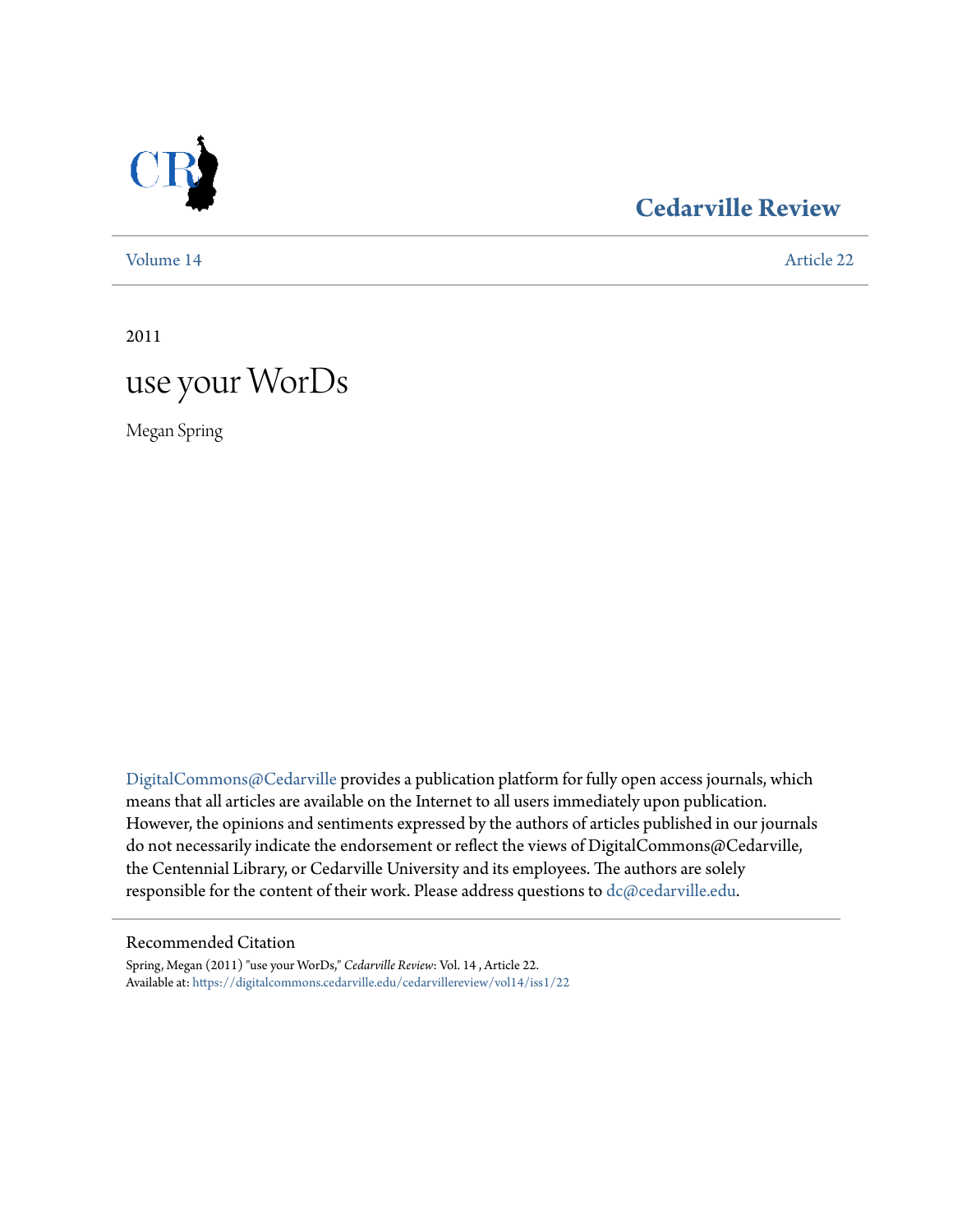# use your WorDs

#### Browse the contents of [this issue](https://digitalcommons.cedarville.edu/cedarvillereview/vol14/iss1) of *Cedarville Review*.

#### **Keywords**

Nonfiction

#### **Creative Commons License**  $\bigcirc$   $\circ$

This work is licensed under a [Creative Commons Attribution-Noncommercial-No Derivative Works 4.0](http://creativecommons.org/licenses/by-nc-nd/4.0/) [License.](http://creativecommons.org/licenses/by-nc-nd/4.0/)

#### **About the Contributor (Optional)**

Megan Spring grew up in Miami, Florida. She hopes to get out of the south and travel somewhere where no one knows her name.

Follow this and additional works at: [https://digitalcommons.cedarville.edu/cedarvillereview](https://digitalcommons.cedarville.edu/cedarvillereview?utm_source=digitalcommons.cedarville.edu%2Fcedarvillereview%2Fvol14%2Fiss1%2F22&utm_medium=PDF&utm_campaign=PDFCoverPages)



This nonfiction is available in Cedarville Review: [https://digitalcommons.cedarville.edu/cedarvillereview/vol14/iss1/22](https://digitalcommons.cedarville.edu/cedarvillereview/vol14/iss1/22?utm_source=digitalcommons.cedarville.edu%2Fcedarvillereview%2Fvol14%2Fiss1%2F22&utm_medium=PDF&utm_campaign=PDFCoverPages)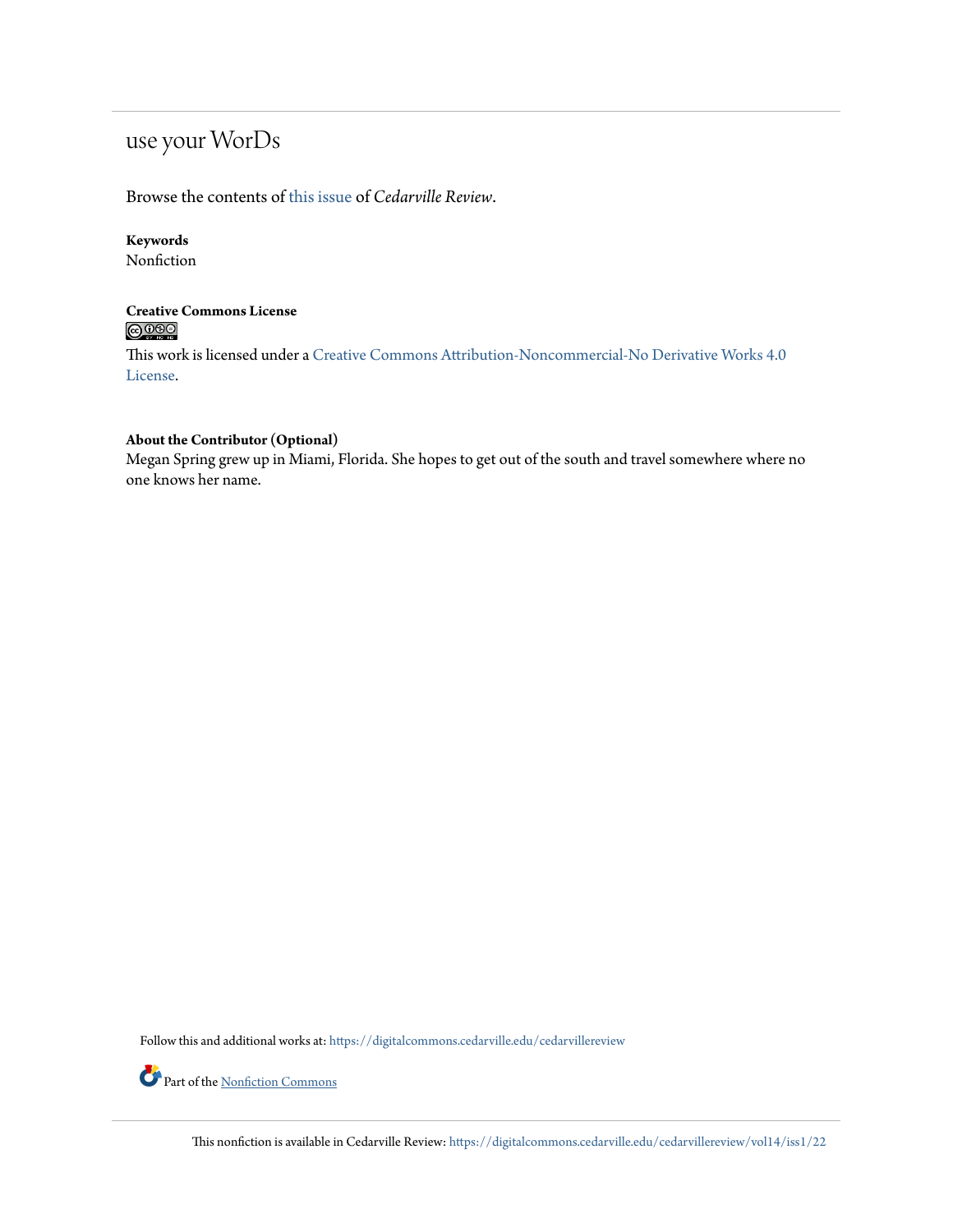## *Megan Spring*

## use your WorDs

I grew up in the Dirty South, not to be confused with debutantes and sweet tea. The waffle house across the street was shot up, and the victims stuffed in the freezer. In the fourth grade the girls in my class were forced to undergo an etiquette lesson. Mrs. Kaetterhenry thought we needed a bit of help in becoming ladies, so we had hot Lipton tea and crumpets- otherwise known as slightly blackened Pillsbury biscuits, but Miss Perez tried. Paper napkins delicately folded at the corner. "Ladies use their words not their fists."

The humidity formed droplets that ran into my eyes. My little sister was shoved, smacked, slandered, and sexualized by a girl. I used my words. I told her exactly what to do with the stick in her hand.

Dad always said every man should get punched in the face at least once in his life. "Builds character, teaches him to keep taking hits." Unfortunately for Dad he had two daughters, getting punched in the face isn't exactly a milestone in a little girl's life, rather its another reason she won't find a husband. That stupid crooked nose.

Something I will never understand is how Black girls always know how to fight? The stick she was holding was slicing through the air at my face. I was more concerned about splinters than anything else. I swung my fists.

A few minutes later I smoldered in Principal Lovell's office. Blood, hot and sticky, ran from my nose and into my mouth. It tasted like quarters. Heat seemed to generate from my face as it pounded at an offbeat rhythm to my heart. He yelled and scolded. It's difficult to pay attention when a drumming noise resounds in your ears. Anyway I was more concerned about my parent's tone than Mr. Lovell's. As he finished addressing me he said, "It's not lady like to fight. Use your words." Embers glowed brighter but I was dismissed.

Dad got home from work too quick for me to figure out my story. His mechanic uniform was splattered with oil and grease. There was a murmuring and I heard his footsteps thudding towards my room. They carried a weight to them that even then I understood would always out-weigh me. So I sat, cris-cross-applesauce, on my bed keeping eye contact only with the Disney princesses on my sheets. He touched my chin to pick my face up to meet his. His hands were rough.

"Can't imagine how the other girl must look."